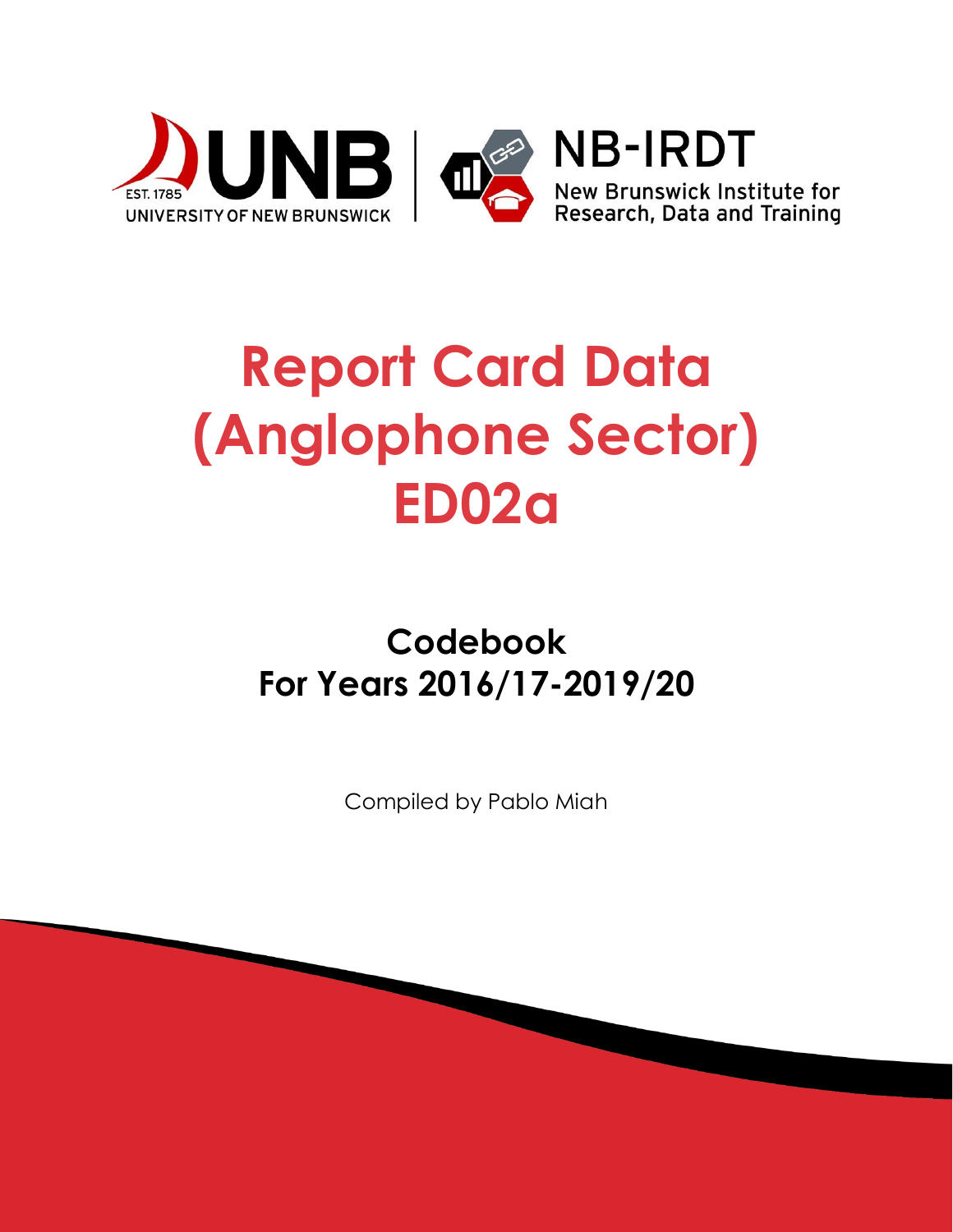

## <span id="page-1-0"></span>**How to Obtain More Information**

For more information about this Codebook or other services and data available from the New Brunswick Institute for Research, Data and Training (NB-IRDT), contact us in any of the following ways:

- visit our website at [www.nbirdt.ca](http://www.nbirdt.ca/)
- email us at [nb-irdt@unb.ca](mailto:nb-irdt@unb.ca)
- call us at 506-447-3363 Monday to Friday, 8:30am to 4:30pm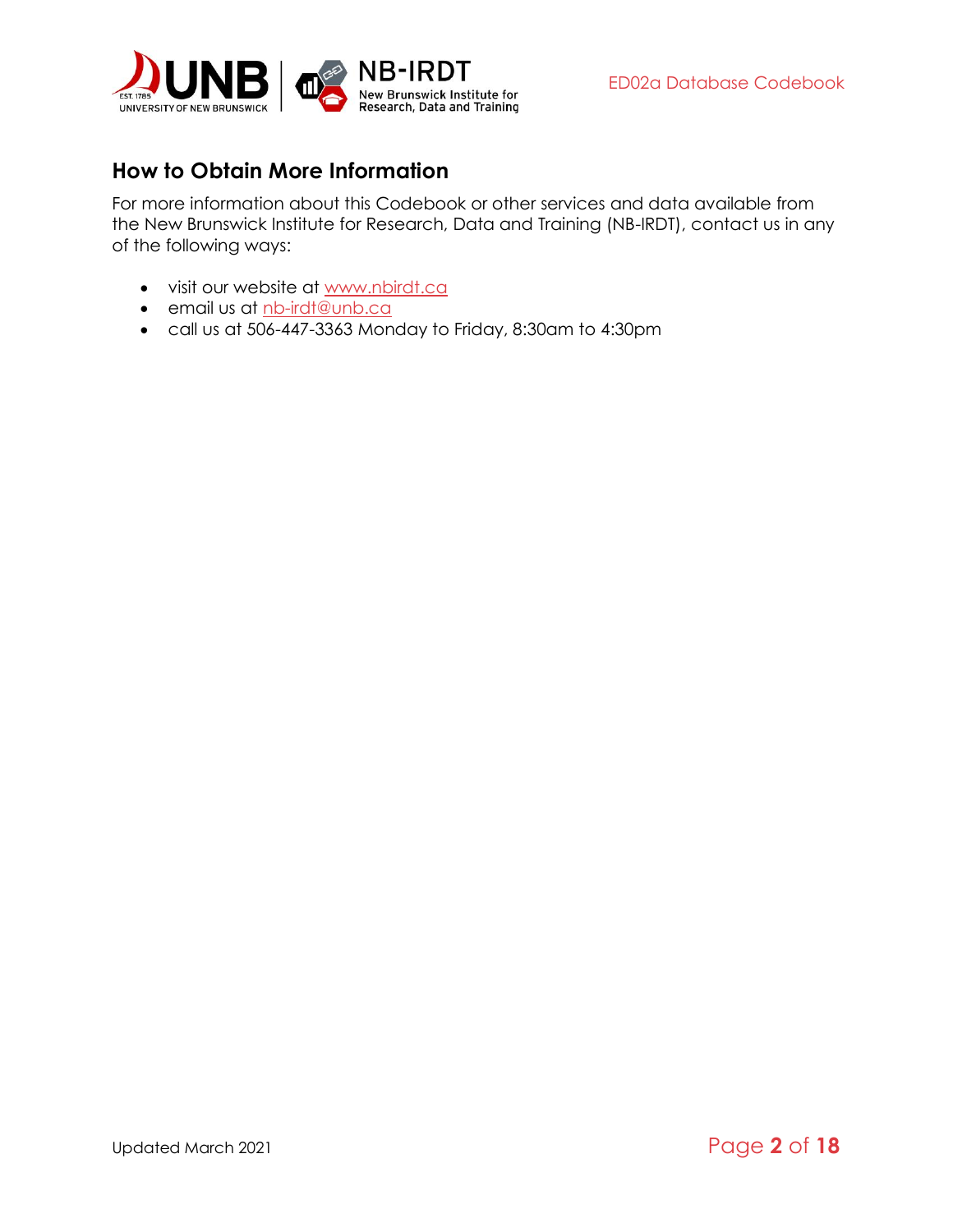

# **Table of Contents**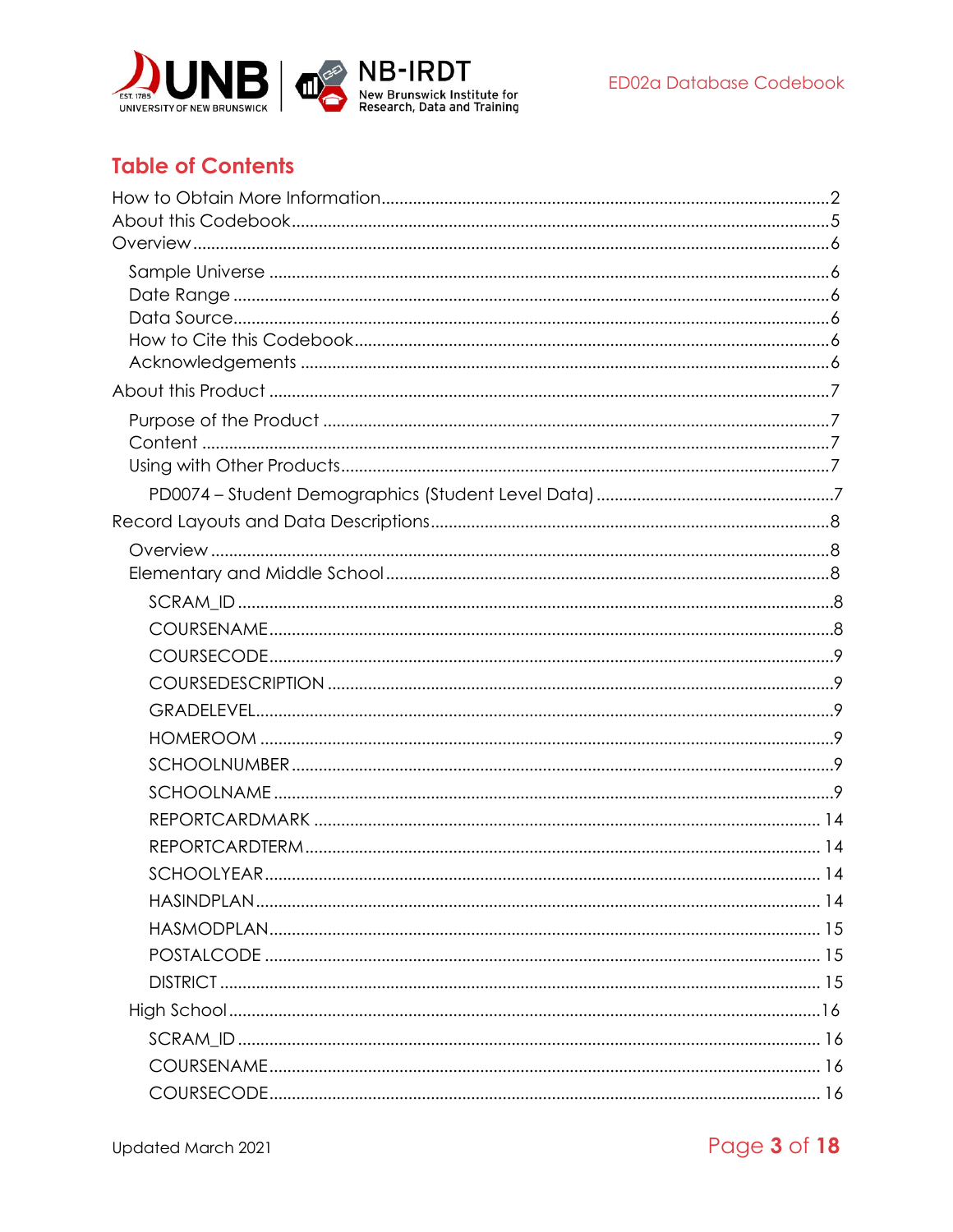

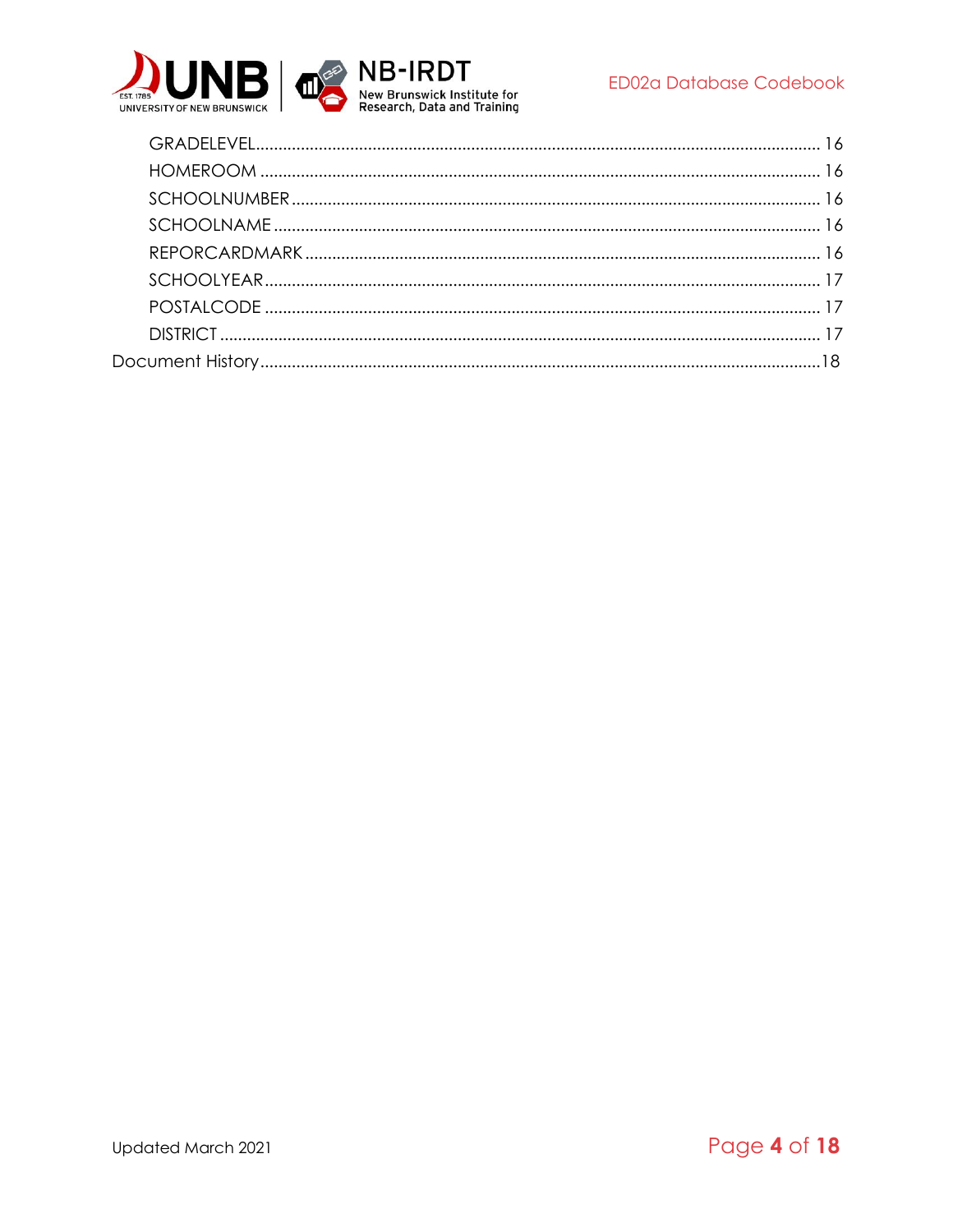

# <span id="page-4-0"></span>**About this Codebook**

This reference guide is intended for users of the Report Card Data held on the NB-IRDT secure platform. This codebook provides an overview of the data, as well as important technical information. It contains academic information on students from Kindergarten to Grade 12 in the Anglophone Sector in New Brunswick.

This data product is provided 'as is,' and NB-IRDT makes no warranty, either express or implied, including but not limited to warranties of merchantability and fitness for a particular purpose. In no event will NB-IRDT be liable for any direct, special, indirect, consequential or other damages, however caused.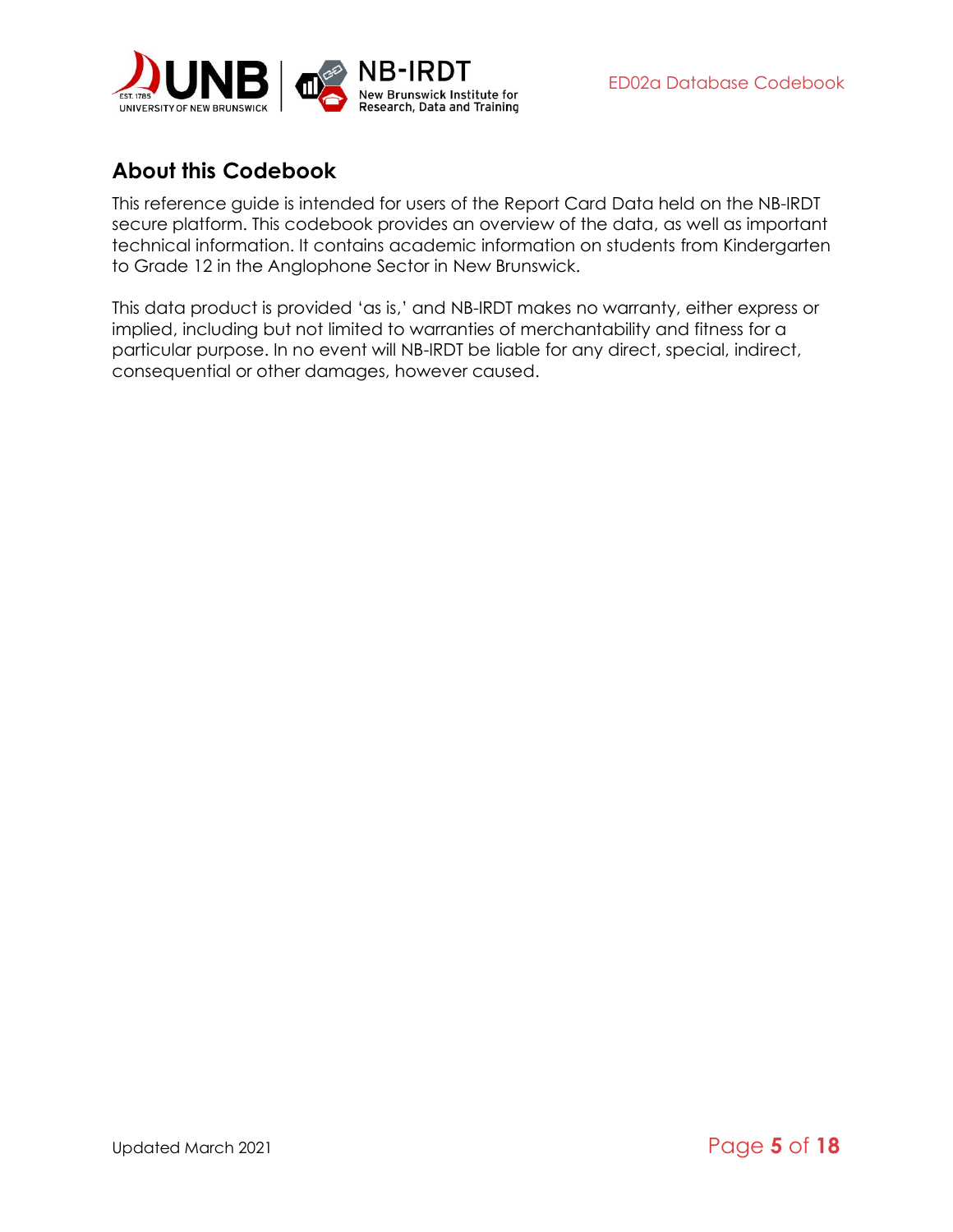

### <span id="page-5-0"></span>**Overview**

Report Card Data provides academic information on students enrolled in public schools in New Brunswick between the 2016/17 and 2019/20 academic years. The database includes academic information such as course name and description, grade level, academic year, report card mark, and term, as well as whether a course was modified or individualized for a student.

#### <span id="page-5-1"></span>**Sample Universe**

Report Card Data captures students who attended public school(s) (elementary, middle, and/or high school) in New Brunswick during the 2016/17 - 2019/20 academic years. Records are generated per student and academic year and are derived directly from the Department of Education and Early Childhood Development (EECD).

#### <span id="page-5-2"></span>**Date Range**

2016/2017-2019/2020 (Academic Years)

#### <span id="page-5-3"></span>**Data Source**

Department of Education and Early Childhood Development (EECD)

#### <span id="page-5-4"></span>**How to Cite this Codebook**

New Brunswick Institute for Research, Data and Training. (2020). Report Card Data (Anglophone Sector) ED02a Codebook for Years 2016/17-2019/20. Fredericton, NB: New Brunswick Institute for Research, Data and Training.

#### <span id="page-5-5"></span>**Acknowledgements**

Report Card Data is used with the permission of the Government of New Brunswick, Department of Education and Early Childhood Development.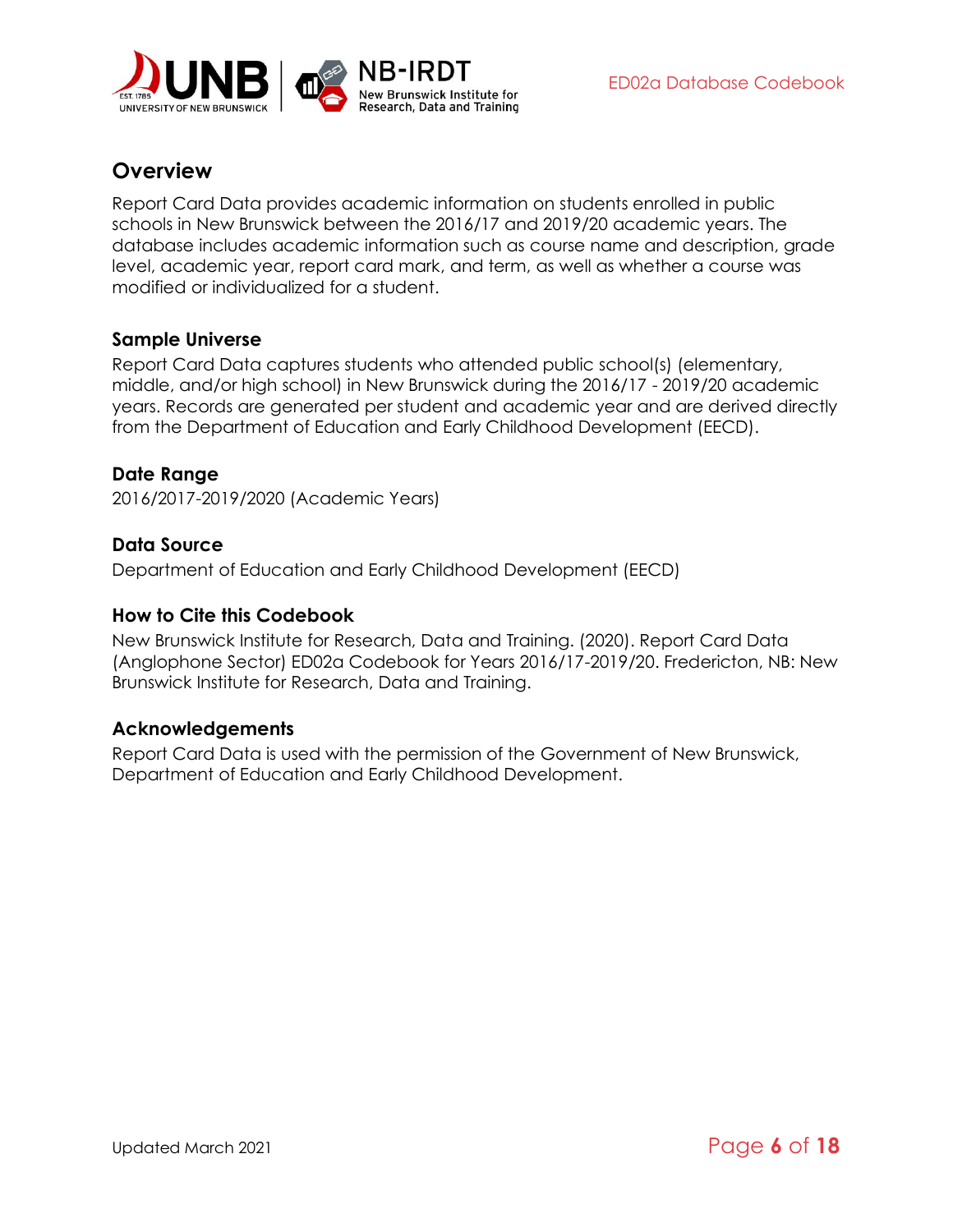

# <span id="page-6-0"></span>**About this Product**

#### <span id="page-6-1"></span>**Purpose of the Product**

The purpose of the Report Card Data (Anglophone Sector) codebook is to provide information on the linkable administrative data on New Brunswick public school students held at the New Brunswick Institute for Research, Data and Training (NB-IRDT). This data is accessible to researchers and is particularly relevant for education research.

#### <span id="page-6-2"></span>**Content**

The Report Card Data database contains two tables (data sets):

- 1) Elementary School and Middle School
- 2) High School

#### <span id="page-6-3"></span>**Using with Other Products**

<span id="page-6-4"></span>**PD0074 – Student Demographics (Student Level Data)** – The Student Demographics (Student Level Data) Database contains basic demographic information on students enrolled in public schools in New Brunswick, such as gender and community of residence, as well as academic information, including school name, grade level, program of study, and year of enrolment. Linking Student Demographics with Report Card Data may provide insights into academic performance disaggregated by demographic characteristics.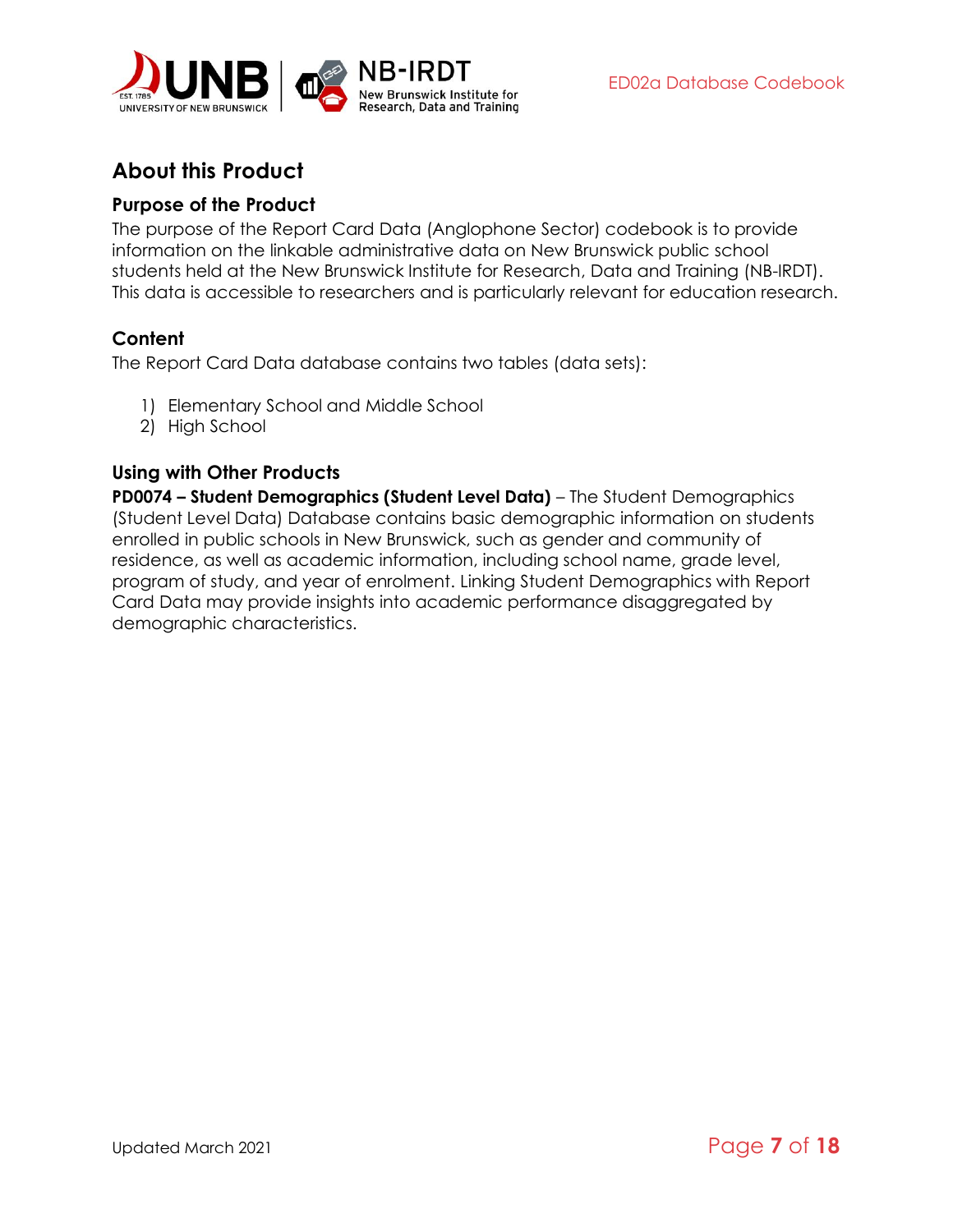

# <span id="page-7-0"></span>**Record Layouts and Data Descriptions**

#### <span id="page-7-1"></span>**Overview**

The Report Card Data ED02a database contains two tables (data sets):

| <b>Name</b>                  | <b>Unit of Observation</b>                                                              | <b>Variables</b> |
|------------------------------|-----------------------------------------------------------------------------------------|------------------|
| Elementary and Middle School | Individual's report card mark and<br>course plan for each course in an<br>academic term | 15               |
| High School                  | Individual's report card mark and<br>course plan for each course in an<br>academic term | 12               |

#### <span id="page-7-2"></span>**Elementary and Middle School**

| #       | <b>Name</b>              | Label                             | <b>Type</b> |
|---------|--------------------------|-----------------------------------|-------------|
| 1       | SCRAM_ID                 | Individual unique identifier      | С           |
| 2       | COURSENAME               | Course name                       | С           |
| 3       | COURSECODE               | Course code                       | C           |
| 4       | <b>COURSEDESCRIPTION</b> | Course description                | C           |
| 5       | <b>GRADELEVEL</b>        | Individual grade level            | N           |
| 6       | <b>HOMEROOM</b>          | Individual home room              | C           |
| 7       | <b>SCHOOLNUMBER</b>      | 4-digit school number             | С           |
| 8       | SCHOOLNAME               | School name                       | C           |
| 9       | <b>REPORTCARDMARK</b>    | Individual report card mark       | C           |
| 10      | <b>REPORTCARDTERM</b>    | Individual report card term       | С           |
| 11      | <b>SCHOOLYEAR</b>        | Individual academic year          | C           |
| $12 \,$ | <b>HASINDPLAN</b>        | Course individualized for student | N           |
| 13      | <b>HASMODPLAN</b>        | Course modified for student       | N           |
| 14      | <b>POSTALCODE</b>        | Individual postal code            | $\subset$   |
| 15      | <b>DISTRICT</b>          | School district                   |             |

*\*Note: The type 'N' refers to numeric values while 'C' refers to both alphabetic and numeric characters.*

#### <span id="page-7-3"></span>**SCRAM\_ID**

Unique numeric identifier for the student

#### <span id="page-7-4"></span>**COURSENAME**

Name of the course, e.g. Algebra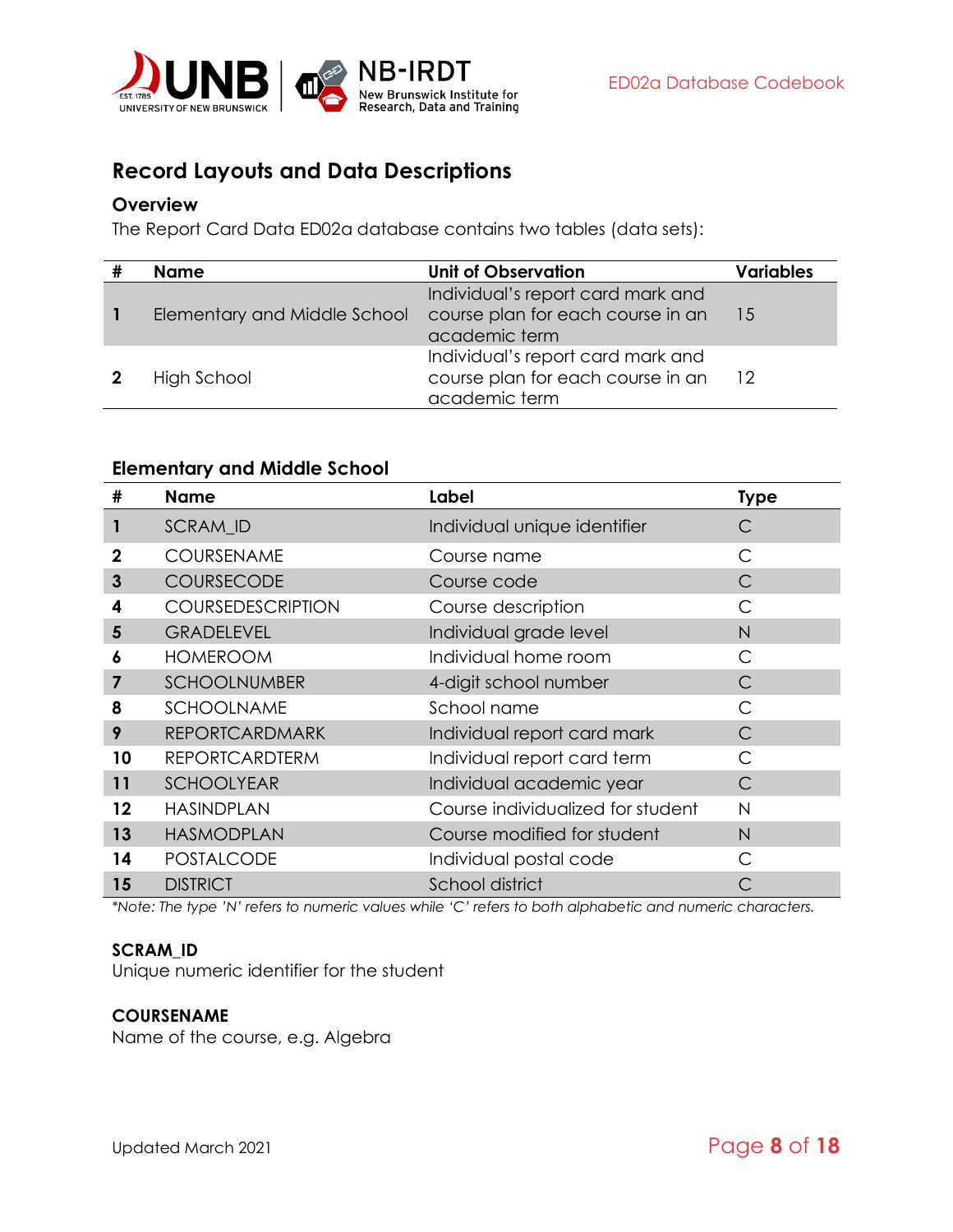

<span id="page-8-0"></span>**COURSECODE** Numeric code assigned to the course

#### <span id="page-8-1"></span>**COURSEDESCRIPTION**

Description of the course

#### <span id="page-8-2"></span>**GRADELEVEL**

Code which indicates the grade level of the student (range 0-8)

#### <span id="page-8-3"></span>**HOMEROOM**

The student's school homeroom in each academic year

#### <span id="page-8-4"></span>**SCHOOLNUMBER**

Four-digit school number unique to each school (refer to complete list of school numbers corresponding to schools below)

#### <span id="page-8-5"></span>**SCHOOLNAME**

Name of school corresponding to each school number

| <b>School Number</b> | <b>School Name</b>                        |
|----------------------|-------------------------------------------|
| 0802                 | <b>Tabusintac Community School</b>        |
| 0811                 | Miramichi Valley High School              |
| 0812                 | Harkins Middle School*                    |
| 0825                 | North & South Esk Regional High School    |
| 0839                 | Millerton Elementary & Junior High School |
| 0843                 | <b>Blackville School</b>                  |
| 0856                 | Croft Elementary School*                  |
| 0858                 | Gretna Green School                       |
| 0859                 | North & South Esk Elementary School       |
| 0860                 | Max Aitken Academy                        |
| 0901                 | Doaktown Elementary School                |
| 0905                 | Upper Miramichi Elementary School         |
| 0906                 | <b>Stanley Consolidated School</b>        |
| 0910                 | Central New Brunswick Academy             |
| 1004                 | Ian Baillie Primary School*               |
| 1013                 | Miramichi Rural School                    |
| 1014                 | Napan Elementary School                   |
| 1017                 | Nelson Rural School                       |
| 1018                 | St. Andrews Elementary School*            |
| 1020                 | James M. Hill Memorial High School        |
| 1025                 | Dr. Losier Middle School                  |
| 1026                 | King Street Elementary School             |
| 1401                 | <b>Dorchester Consolidated School</b>     |

Updated March 2021 Page **9** of **18**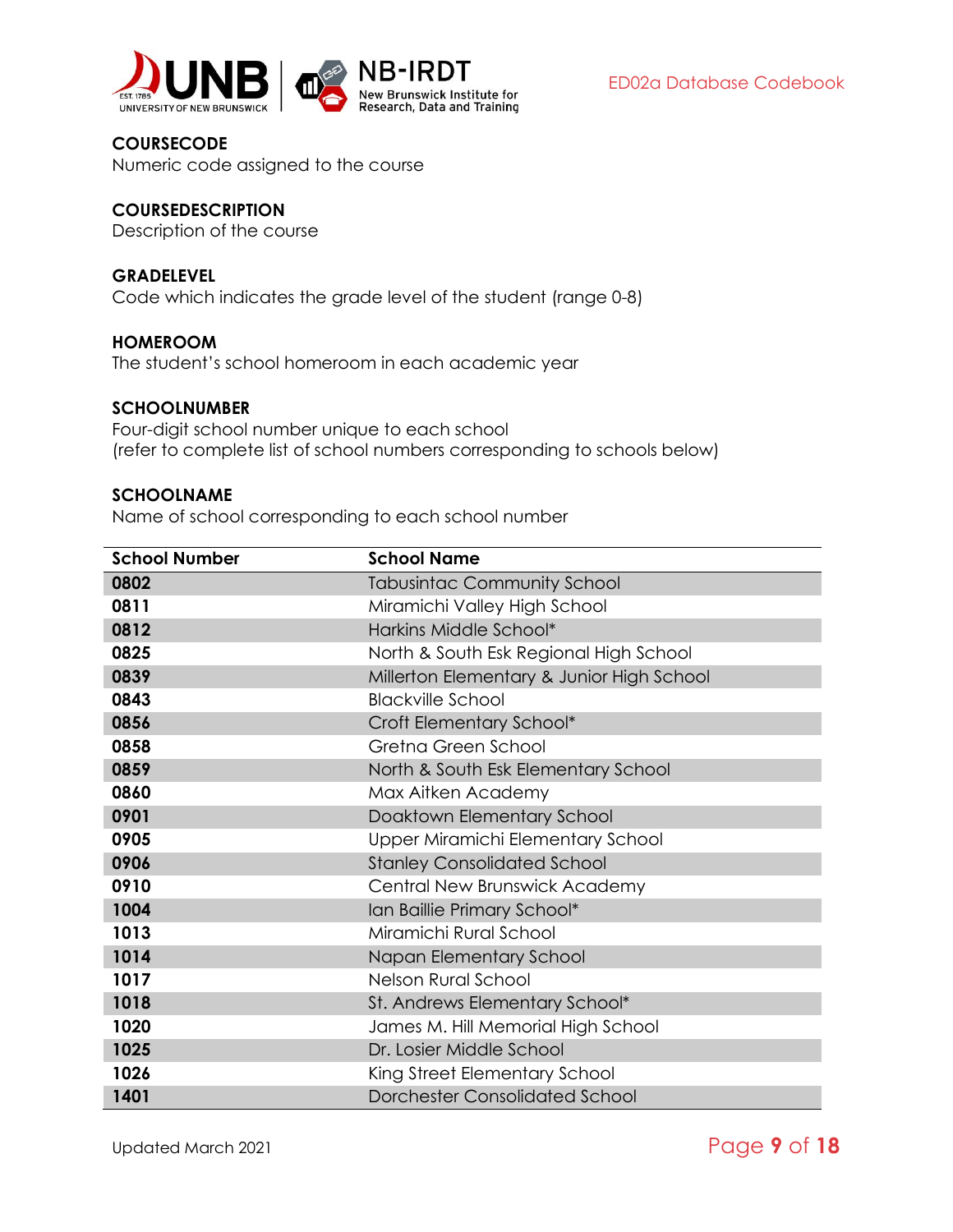

| 1402 | Marshview Middle School                  |
|------|------------------------------------------|
| 1411 | <b>Tantramar Regional High School</b>    |
| 1416 | Port Elgin Regional School               |
| 1417 | Salem Elementary School                  |
| 1503 | <b>Beaverbrook School</b>                |
| 1504 | Bessborough School                       |
| 1505 | <b>Birchmount School</b>                 |
| 1514 | <b>Forest Glen School</b>                |
| 1517 | Harrison Trimble High School             |
| 1519 | <b>Hillcrest School</b>                  |
| 1528 | Magnetic Hill School                     |
| 1539 | Moncton High School                      |
| 1541 | Mountain View School                     |
| 1547 | Queen Elizabeth School                   |
| 1549 | Riverview Middle School                  |
| 1550 | Frank L. Bowser School                   |
| 1551 | <b>West Riverview School</b>             |
| 1553 | Shediac Cape School                      |
| 1559 | Sunny Brae Middle School                 |
| 1567 | Claude D. Taylor School                  |
| 1569 | Bernice MacNaughton High School          |
| 1570 | Riverview High School                    |
| 1571 | Lewisville Middle School                 |
| 1572 | Arnold H. McLeod School                  |
| 1573 | <b>Edith Cavell School</b>               |
| 1574 | Lou MacNarin School                      |
| 1576 | Evergreen Park School                    |
| 1577 | Northrop Frye School                     |
| 1578 | <b>Riverview East School</b>             |
| 1579 | Maplehurst Middle School                 |
| 1602 | <b>Havelock School</b>                   |
| 1604 | Petitcodiac Regional School              |
| 1607 | Salisbury Elementary School              |
| 1610 | J.M.A. Armstrong/Salisbury Middle School |
| 1702 | Caledonia Regional High School           |
| 1703 | Hillsborough Elementary School           |
| 1704 | <b>Riverside Consolidated School</b>     |
| 1801 | Apohaqui Elementary School               |
| 1811 | Norton Elementary School                 |
| 1817 | <b>Sussex Elementary School</b>          |
| 1818 | <b>Sussex Regional High School</b>       |
| 1819 | <b>Sussex Corner Elementary School</b>   |

Updated March 2021 **Page 10** of **18**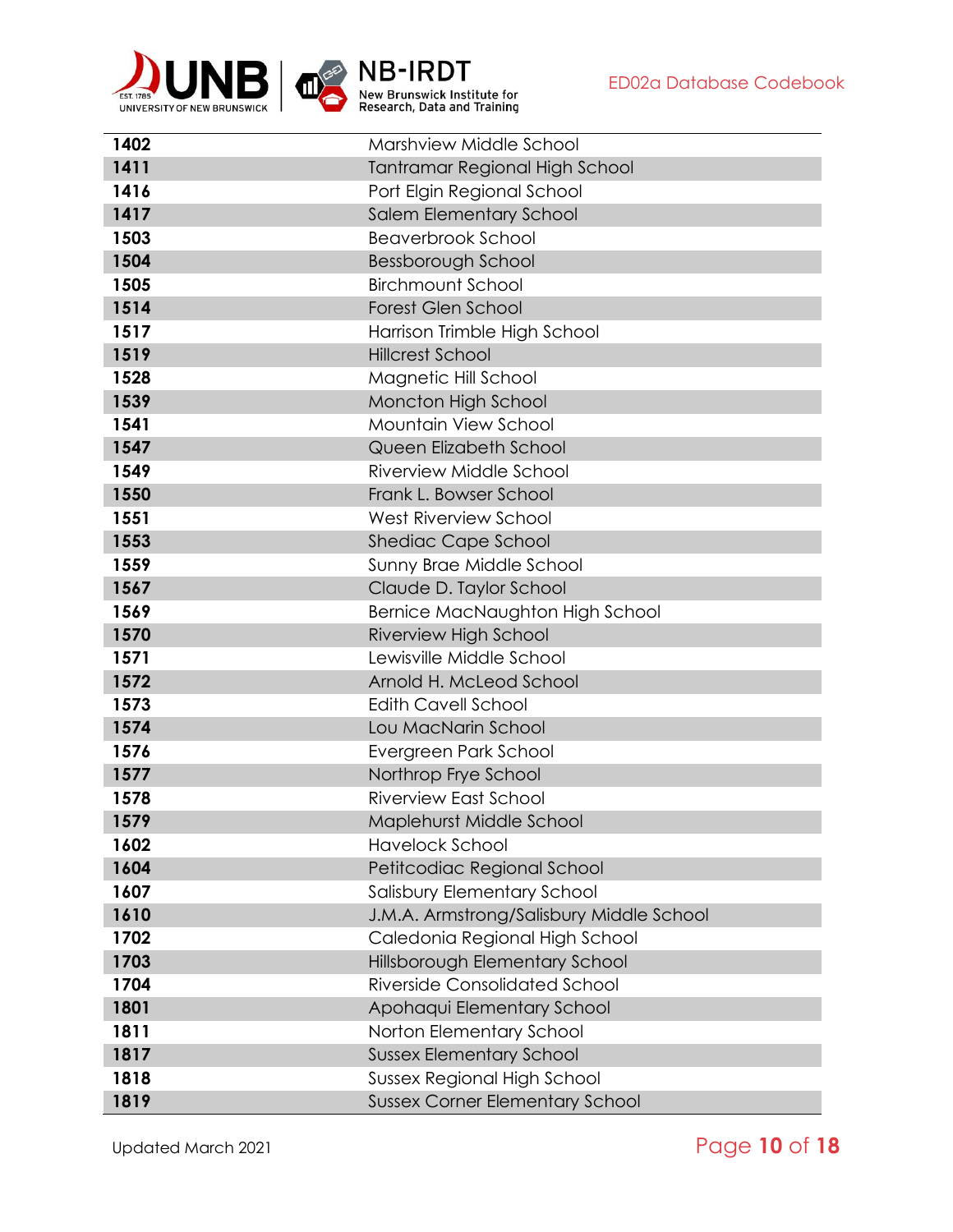

| 1820 | <b>Sussex Middle School</b>               |
|------|-------------------------------------------|
| 1921 | Hampton Middle School                     |
| 1925 | <b>Macdonald Consolidated School</b>      |
| 1927 | Rothesay Elementary School                |
| 1928 | Rothesay High School                      |
| 1929 | Harry Miller Middle School                |
| 1930 | <b>Fairvale Elementary School</b>         |
| 1931 | Kennebecasis Park Elementary School       |
| 1932 | Quispamsis Elementary School              |
| 1938 | <b>Belleisle Elementary School</b>        |
| 1939 | Hampton Elementary School                 |
| 1940 | Dr. A. T. Leatherbarrow Primary School    |
| 1941 | Kennebecasis Valley High School           |
| 1942 | <b>Rothesay Park School</b>               |
| 1943 | Lakefield Elementary School               |
| 1944 | Hammond River Valley Elementary School    |
| 1945 | <b>Belleisle Regional High School</b>     |
| 1946 | Quispamsis Middle School                  |
| 1947 | Hampton High School                       |
| 1948 | Chris Saunders Memorial Elementary School |
| 2003 | <b>Barnhill Memorial School</b>           |
| 2004 | <b>Bayview School</b>                     |
| 2005 | <b>Beaconsfield Middle School</b>         |
| 2007 | <b>Centennial School</b>                  |
| 2008 | Champlain Heights School                  |
| 2013 | <b>Forest Hills School</b>                |
| 2014 | <b>Glen Falls School</b>                  |
| 2016 | Inglewood School                          |
| 2019 | Havelock School*                          |
| 2020 | Hazen-White-St. Francis School            |
| 2023 | Morna Heights School                      |
| 2028 | Lakewood Heights School                   |
| 2030 | Loch Lomond School                        |
| 2039 | <b>Prince Charles School</b>              |
| 2041 | <b>Princess Elizabeth School</b>          |
| 2043 | Saint John High School                    |
| 2045 | Seawood School*                           |
| 2047 | Simonds High School                       |
| 2051 | St. Malachy's Memorial High School        |
| 2052 | St. Martins School                        |
| 2053 | St. Patrick's School*                     |
| 2057 | Saint Rose School                         |

Updated March 2021 **Page 11 of 18**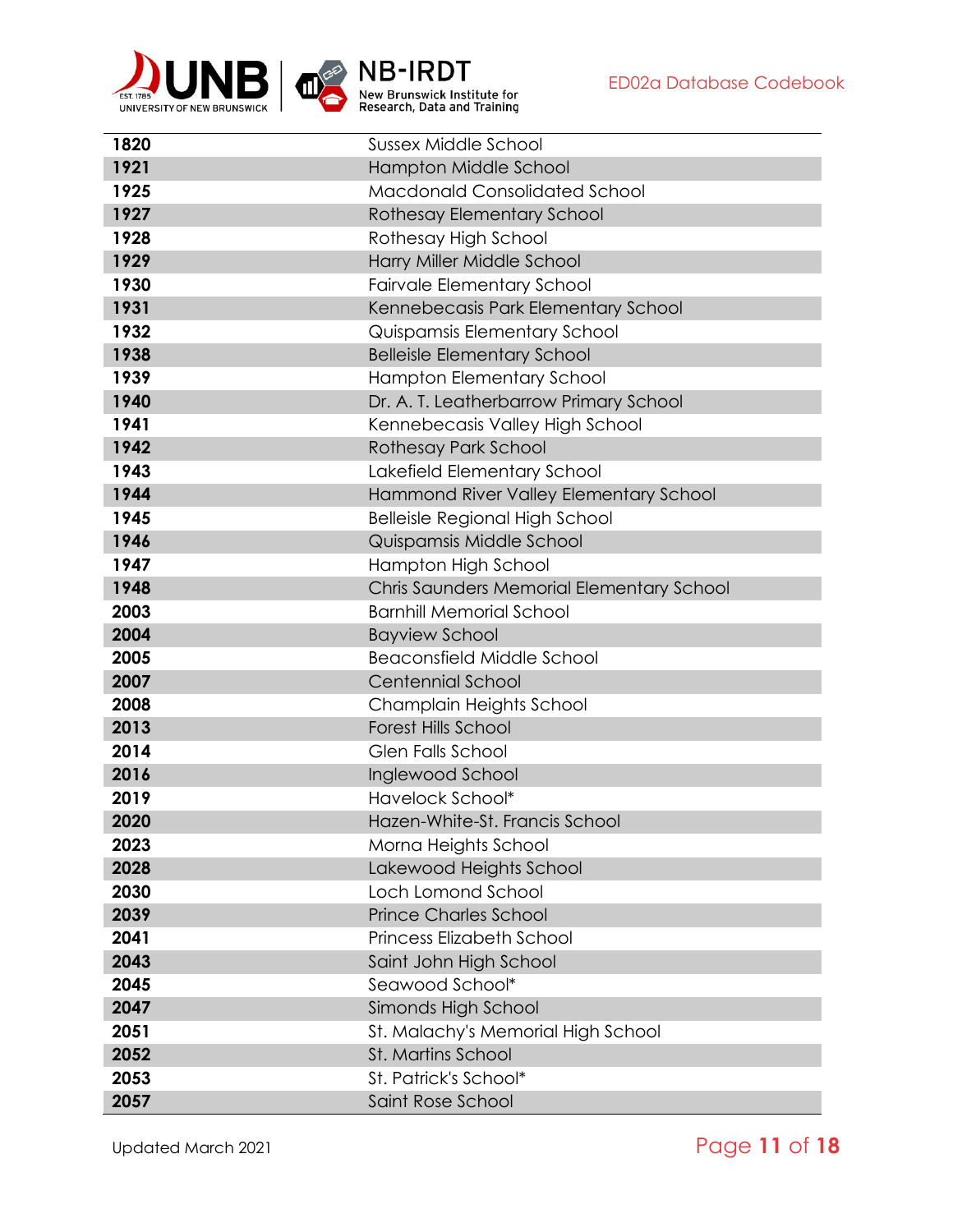

| 2059 | M. Gerald Teed Memorial School               |
|------|----------------------------------------------|
| 2060 | Harbour View High School                     |
| 2062 | <b>Westfield School</b>                      |
| 2065 | Millidgeville North School                   |
| 2066 | <b>Bayside Middle School</b>                 |
| 2067 | St. John the Baptist/King Edward School      |
| 2068 | <b>Grand Bay Primary School</b>              |
| 2070 | <b>Island View School</b>                    |
| 2072 | River Valley Middle School                   |
| 2074 | <b>Fundy Shores School</b>                   |
| 2075 | Seaside Park Elementary School               |
| 2101 | <b>Back Bay Elementary School</b>            |
| 2103 | <b>Blacks Harbour School</b>                 |
| 2104 | Deer Island Community School                 |
| 2110 | St. George Elementary School                 |
| 2111 | Fundy Middle and High School                 |
| 2201 | <b>Grand Manan Community School</b>          |
| 2206 | White Head Elementary School                 |
| 2301 | <b>Campobello Island Consolidated School</b> |
| 2302 | Lawrence Station Elementary School           |
| 2310 | Sir James Dunn Academy                       |
| 2311 | Vincent Massey Elementary School             |
| 2336 | St. Stephen Elementary School                |
| 2337 | St. Stephen Middle School                    |
| 2338 | St. Stephen High School                      |
| 2339 | Milltown Elementary School                   |
| 2404 | Chipman Elementary School                    |
| 2407 | Minto Memorial High School                   |
| 2411 | Minto Elementary Middle School               |
| 2412 | Cambridge-Narrows Community School           |
| 2413 | Chipman Forest Avenue School                 |
| 2501 | <b>Burton Elementary School</b>              |
| 2503 | Geary Elementary Community School            |
| 2504 | Lincoln Elementary Community School          |
| 2505 | Sunbury West School                          |
| 2506 | Assiniboine Avenue Elementary School         |
| 2508 | Gesner Street Elementary School              |
| 2509 | Hubbard Avenue Elementary School             |
| 2510 | Summerhill Street Elementary School          |
| 2511 | Harold Peterson Middle School                |
| 2512 | Ridgeview Middle School                      |
| 2513 | Oromocto High School                         |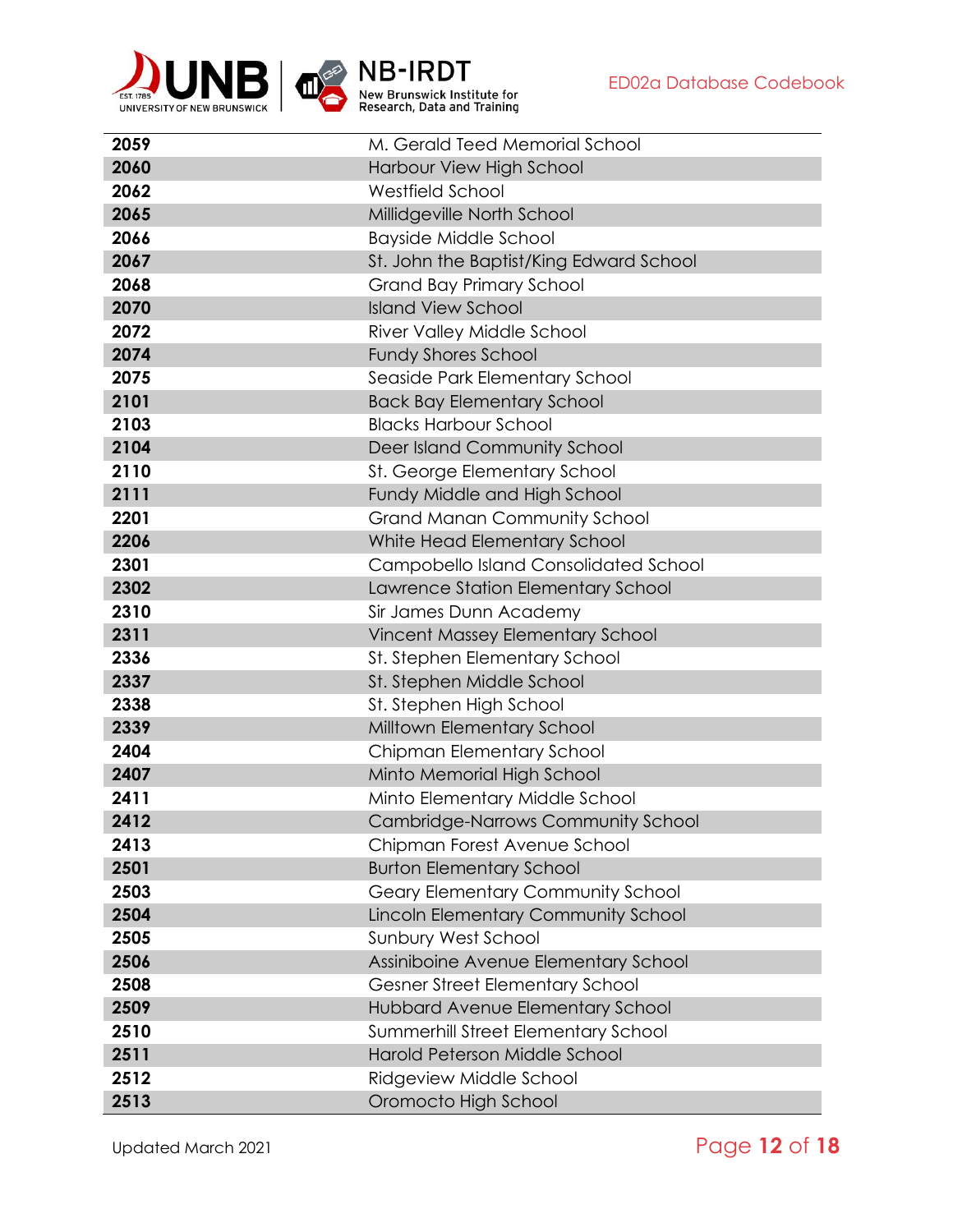

| 2522 | Gagetown School                         |
|------|-----------------------------------------|
| 2602 | <b>Barkers Point Elementary School</b>  |
| 2604 | Connaught Street School                 |
| 2605 | Devon Middle School                     |
| 2608 | Forest Hill Elementary School           |
| 2609 | <b>Garden Creek School</b>              |
| 2611 | Keswick Ridge School                    |
| 2614 | Kingsclear Consolidated School          |
| 2619 | George Street Middle School             |
| 2620 | Nashwaak Valley School                  |
| 2621 | Nashwaaksis Memorial School             |
| 2622 | <b>McAdam Avenue School</b>             |
| 2623 | Park Street Elementary School           |
| 2624 | Priestman Street Elementary School      |
| 2633 | Montgomery Street Elementary School     |
| 2634 | Liverpool Street Elementary School      |
| 2635 | Fredericton High School                 |
| 2636 | Nashwaaksis Middle School               |
| 2638 | Royal Road Elementary School            |
| 2639 | New Maryland Elementary School          |
| 2640 | Leo Hayes High School                   |
| 2641 | <b>Bliss Carman Middle School</b>       |
| 2642 | Gibson-Neill Memorial Elementary School |
| 2701 | Harvey Elementary School                |
| 2703 | <b>McAdam Elementary School</b>         |
| 2704 | McAdam High School                      |
| 2705 | Harvey High School                      |
| 2801 | Nackawic Senior High School             |
| 2802 | Nackawic Elementary School              |
| 2803 | Canterbury High School                  |
| 2807 | Keswick Valley Memorial School          |
| 2811 | Nackawic Middle School                  |
| 2908 | Woodstock High School                   |
| 2909 | <b>Hartland Community School</b>        |
| 2910 | Meduxnekeag Consolidated School         |
| 2911 | <b>Townsview School</b>                 |
| 3001 | <b>Bath Community School</b>            |
| 3004 | <b>Bristol Elementary School</b>        |
| 3005 | Centreville Community School            |
| 3008 | Florenceville Middle School             |
| 3009 | Florenceville Elementary School         |
| 3018 | Carleton North High School              |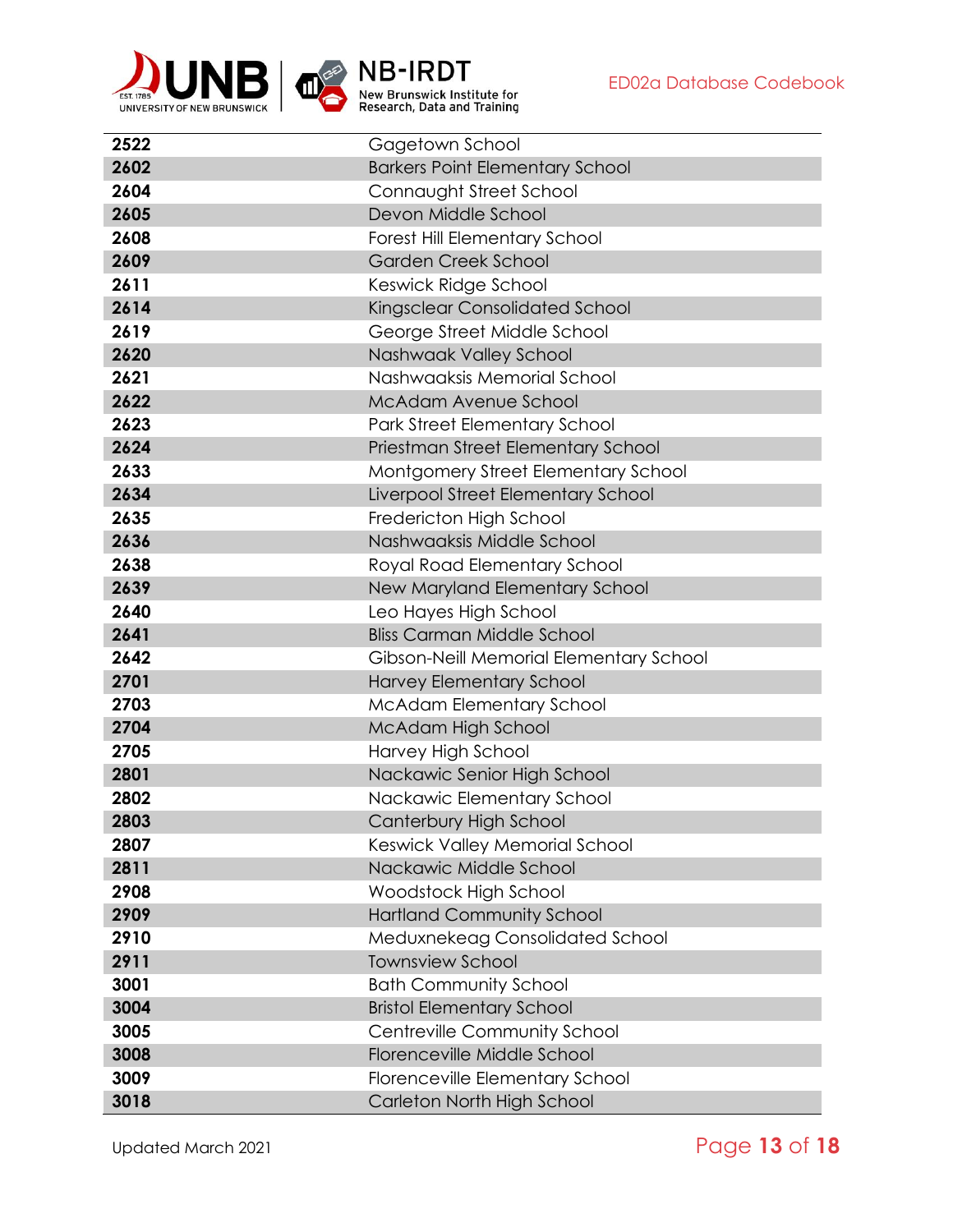

| 3105 | Perth-Andover Middle School        |
|------|------------------------------------|
| 3106 | Southern Victoria High School      |
| 3107 | Andover Elementary School          |
| 3111 | Tobique Valley High School         |
| 3122 | Donald Fraser Memorial School      |
| 3601 | Jacquet River School               |
| 3613 | L.E. Reinsborough School           |
| 3615 | Dalhousie Regional High School     |
| 3803 | Lord Beaverbrook School            |
| 3806 | Campbellton Middle School          |
| 3818 | Tide Head School*                  |
| 3823 | Sugarloaf Senior High School       |
| 4010 | <b>Harcourt School</b>             |
| 4017 | <b>Rexton Elementary School</b>    |
| 4055 | <b>Bonar Law Memorial School</b>   |
| 4056 | Eleanor W. Graham Middle School    |
| 4201 | <b>Bathurst High School</b>        |
| 4207 | Superior Middle School             |
| 4259 | Janeville Elementary School        |
| 4260 | Parkwood Heights Elementary School |
| 4261 | <b>Terry Fox Elementary School</b> |
| 5001 | John Caldwell School               |
| 5401 | Saint Mary's Academy               |
|      |                                    |

Research, Data and Training

\*Indicates the school has been permanently closed.

#### <span id="page-13-0"></span>**REPORTCARDMARK**

The grade/mark received by the student for each course

#### <span id="page-13-1"></span>**REPORTCARDTERM**

Term of the report card (ranges T1 - T3)

#### <span id="page-13-2"></span>**SCHOOLYEAR**

Code which indicates the academic year for each grade level of the student Format: YYYY-YY

#### <span id="page-13-3"></span>**HASINDPLAN**

Code which indicates if the course was individualized for the student (see COURSENAME and COURSECODE)

| Code | <b>Description</b> |
|------|--------------------|
|      | Not Individualized |
|      | Individualized     |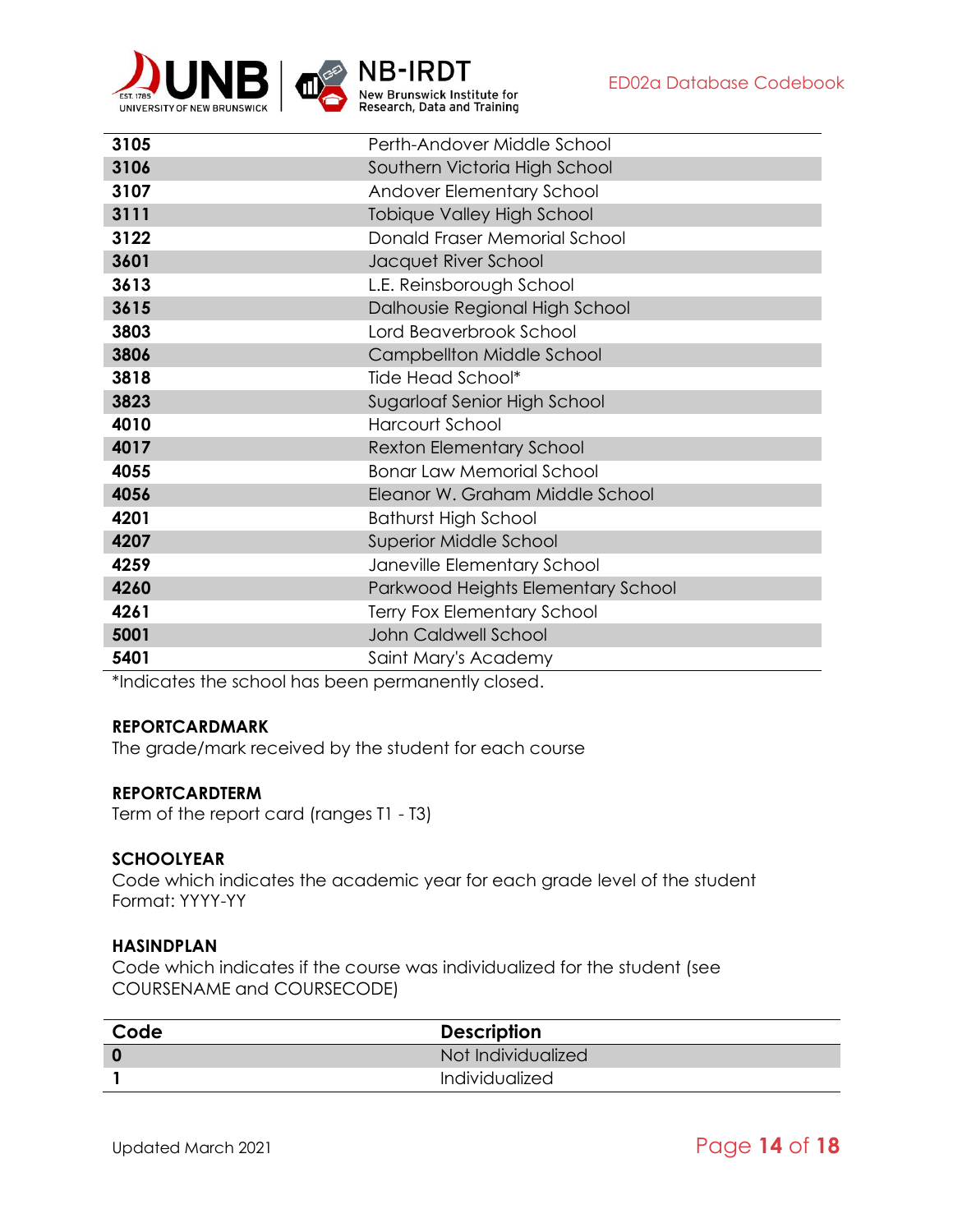

#### <span id="page-14-0"></span>**HASMODPLAN**

Code which indicates if the course was modified for the student (see COURSENAME and COURSECODE)

| Code        | <b>Description</b> |  |
|-------------|--------------------|--|
| $\mathbf 0$ | Not Modified       |  |
|             | Modified           |  |

#### <span id="page-14-1"></span>**POSTALCODE**

Postal code portion of the student's address

#### <span id="page-14-2"></span>**DISTRICT**

School district acronym (Anglophone Sector)

| <b>District Acronym</b> | <b>Description</b>               |
|-------------------------|----------------------------------|
| ASD-E                   | Anglophone East School District  |
| ASD-N                   | Anglophone North School District |
| ASD-S                   | Anglophone South School District |
| ASD-W                   | Anglophone West School District  |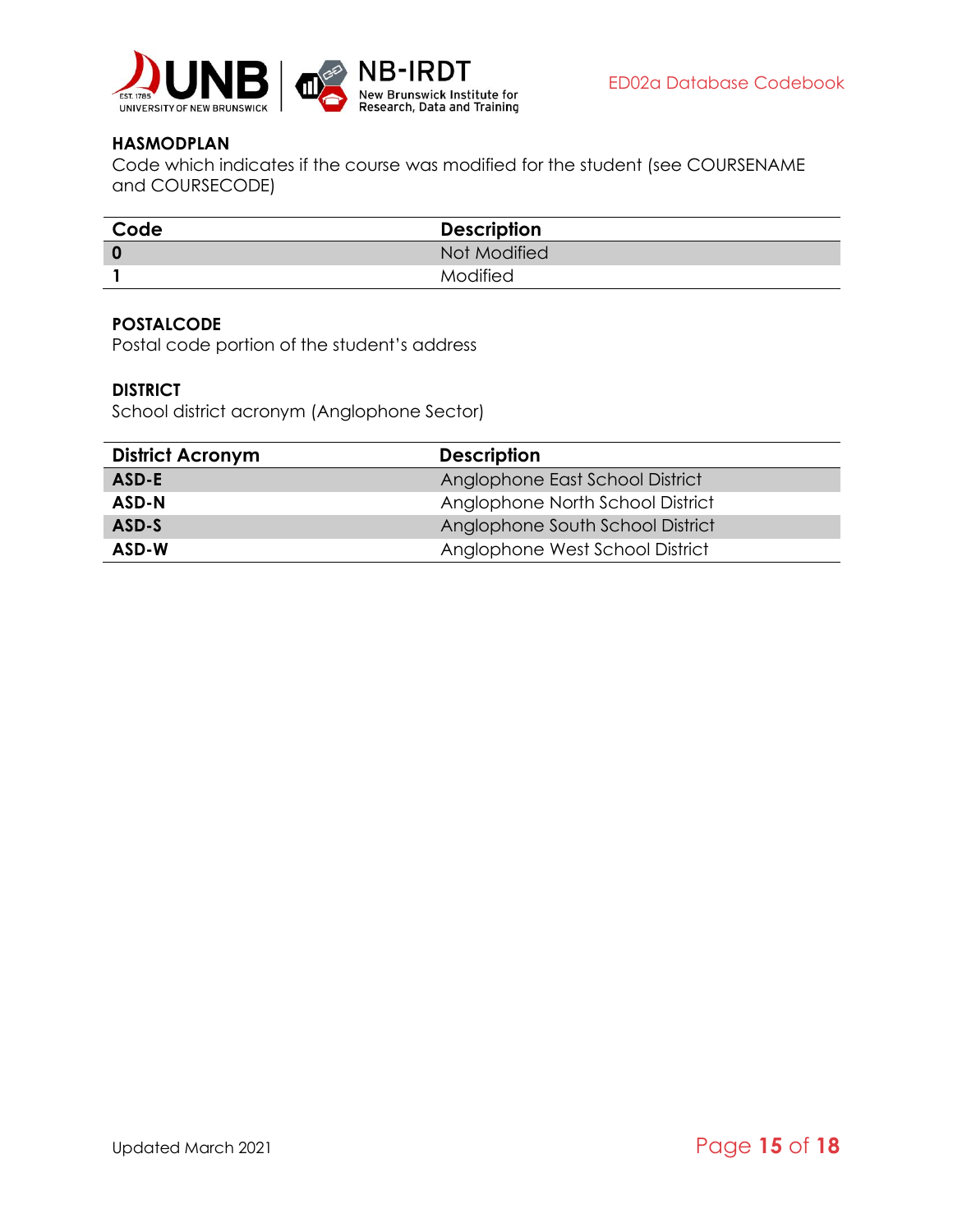

#### <span id="page-15-0"></span>**High School**

| #  | <b>Name</b>              | Label                        | <b>Type</b> |
|----|--------------------------|------------------------------|-------------|
|    | SCRAM_ID                 | Individual unique identifier |             |
|    | COURSENAME               | Course name                  |             |
| 3  | COURSECODE               | Course code                  |             |
| 4  | <b>COURSEDESCRIPTION</b> | Course description           |             |
| 5  | <b>GRADELEVEL</b>        | Individual grade level       | N           |
| 6  | <b>HOMEROOM</b>          | Individual home room         |             |
|    | <b>SCHOOLNUMBER</b>      | 4-digit school number        |             |
| 8  | <b>SCHOOLNAME</b>        | School name                  |             |
| 9  | <b>REPORCARDMARK</b>     | Individual report card mark  |             |
| 10 | <b>SCHOOLYEAR</b>        | Individual academic year     |             |
| 11 | <b>POSTALCODE</b>        | Individual postal code       |             |
| 12 | <b>DISTRICT</b>          | School district              |             |

k Institute for

Research, Data and Training

*\*Note: The type 'N' refers to numeric values while 'C' refers to both alphabetic and numeric characters.*

#### <span id="page-15-1"></span>**SCRAM\_ID**

Unique numeric identifier for the student

#### <span id="page-15-2"></span>**COURSENAME**

Name of the course, e.g. Algebra

#### <span id="page-15-3"></span>**COURSECODE**

Numeric code assigned to the course

#### <span id="page-15-4"></span>**GRADELEVEL**

Code which indicates the grade level of the student (range 9-12)

#### <span id="page-15-5"></span>**HOMEROOM**

The student's school homeroom in each academic year

#### <span id="page-15-6"></span>**SCHOOLNUMBER**

Four-digit school number unique to each school (refer to SCHOOLNAME in the Elementary and Middle School section for complete list of school numbers and school names)

#### <span id="page-15-7"></span>**SCHOOLNAME**

Name of school corresponding to each school number (refer to SCHOOLNAME in the Elementary and Middle School section for complete list of school numbers and school names)

#### <span id="page-15-8"></span>**REPORCARDMARK**

The grade/mark received by the student for each course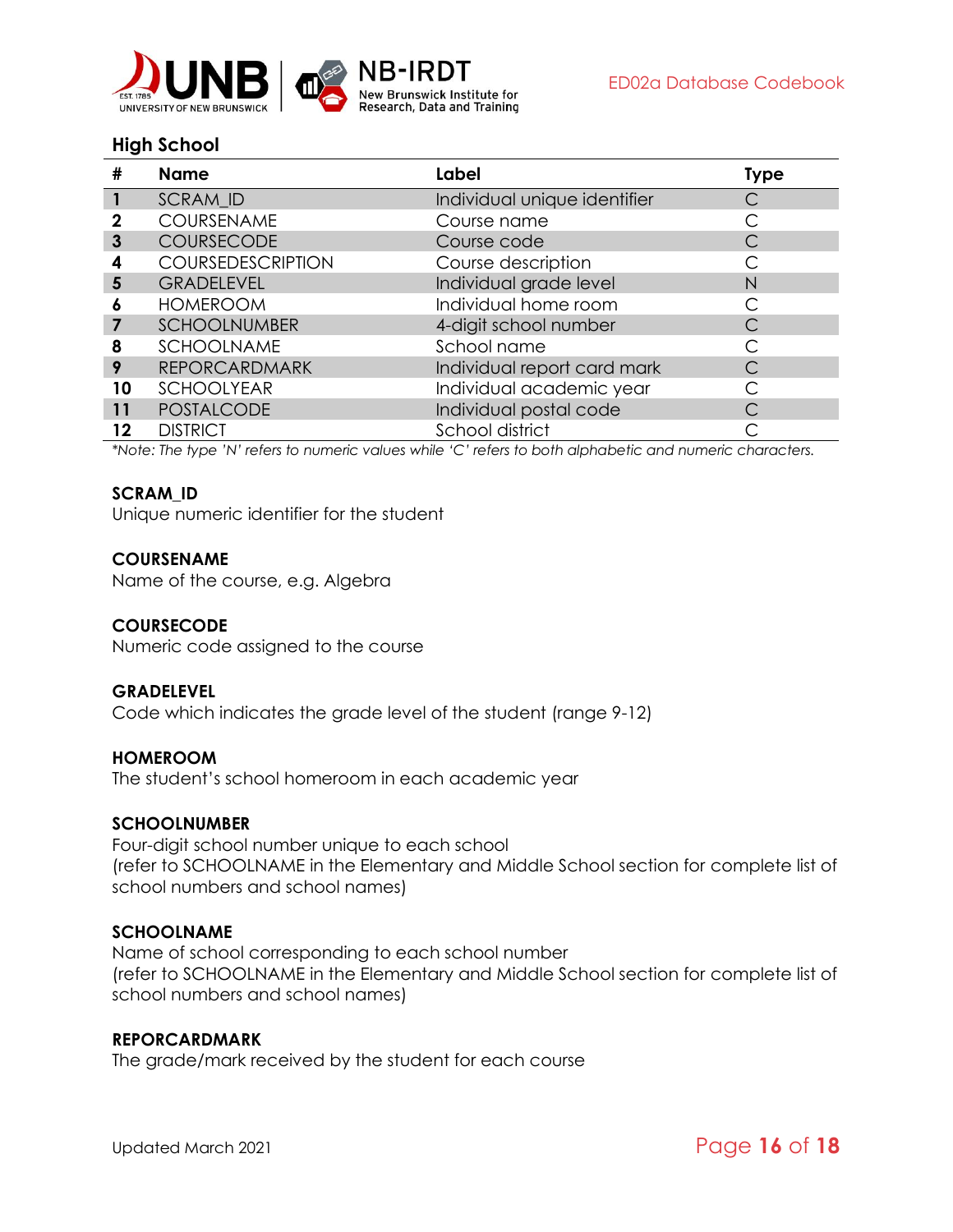

#### <span id="page-16-0"></span>**SCHOOLYEAR**

Code which indicates academic year for each grade level of the student Format: YYYY-YY

#### <span id="page-16-1"></span>**POSTALCODE**

Postal code portion of the student's address

#### <span id="page-16-2"></span>**DISTRICT**

School district acronym (Refer to DISTRICT in the Elementary and Middle School section for complete list of school district acronyms and descriptions)